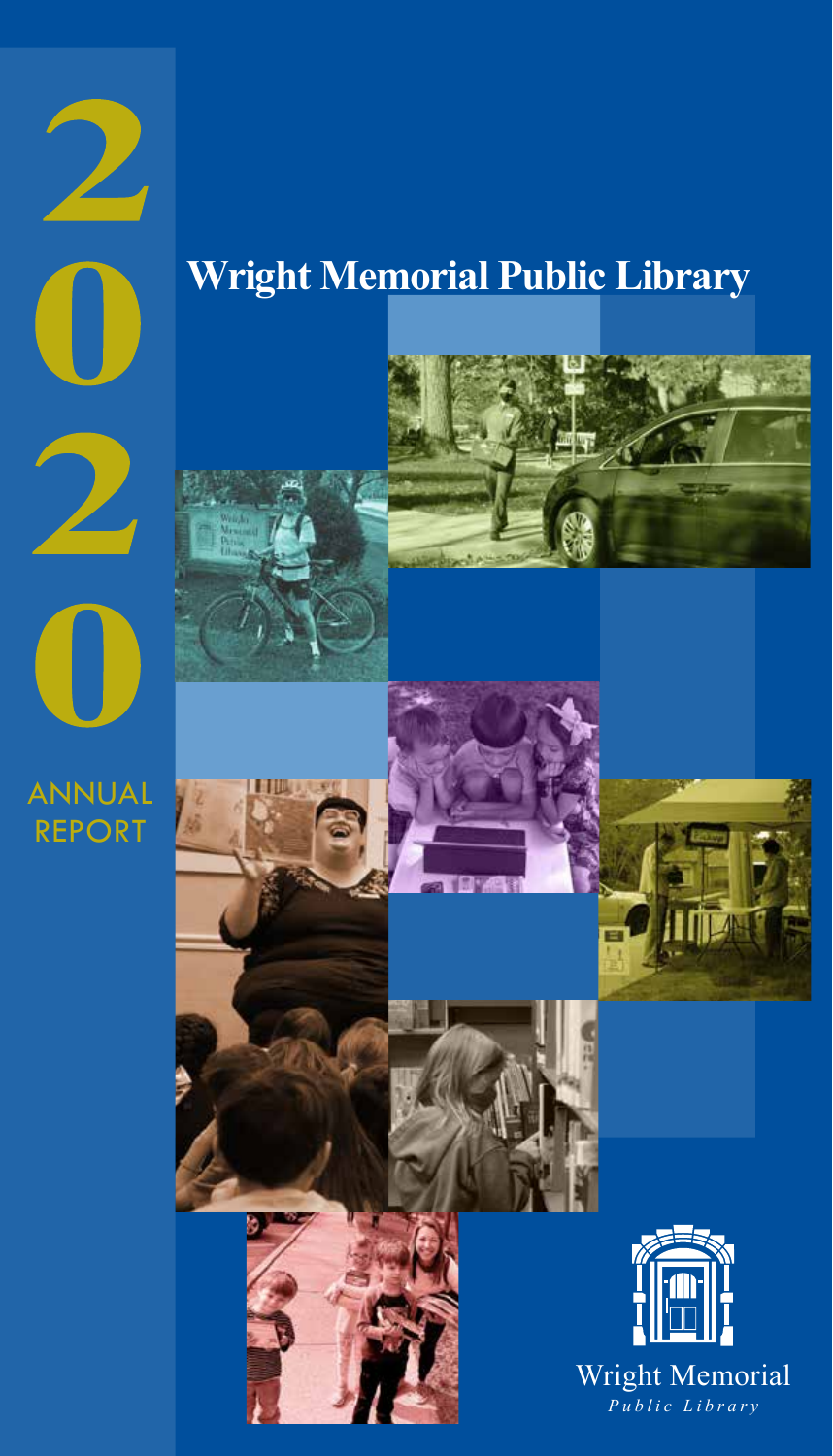*"In these times, libraries and librarians are my bright spots, and we have the very best of both."*



**Ranked 10th in the nation for usage per capita compared to libraries of similar size in the 2020 Library Journal Index. The ranking is a testament to the community's commitment to education and lifelong learning.**



### **LIBRARY VISITS LOOKED DIFFERENT**

**24% increase in virtual visits** to both the library's website and mobile app

### **DIGITAL RESOURCE USE SOARED**

**14% climb** in eBook and eAudiobook circulation, continuing a **5-year double digit upward trend**

**53% spike** in use of digital resources like Ancestry, Lynda.com, NYT Online, Kanopy, and Hoopla

## **PATRONS EMBRACED VIRTUAL LEARNING**

Wright Library suspended in-person services on March 14. Two days later, the library launched virtual programs.

**250 patrons per week** participated in library programs

## **TAXPAYERS REAP STRONG RETURN ON INVESTMENT**

**For every \$1.00 spent, the total economic benefit was \$5.04** ADMINISTRATION



# A LETTER FROM THE DIRECTOR

During the spring 2020 shutdown, Wright Library rallied to continue its mission and adapted quickly to meet the community's needs by:

- Circulating materials safely through material quarantines, curbside pick up, and contactless returns
- Offering virtual programs for all ages to continue our mission to promote lifelong learning
- Assisting patrons by phone and email to connect with expanded digital collections and to apply for eCards
- Helping residents exercise their right to vote by placing absentee ballot applications outside the library
- Using grant funds to expand public Wi-Fi to the entire library campus, allowing users to connect from their cars and lending laptops for those without devices

While the library adapted daily to the needs of the community, it was also planning for the future. A \$1.5 million capital campaign was launched to leverage new levy funds so work could begin on the "Next Chapter" renovation, a \$5 million project that will transform the library's learning spaces while enhancing its beloved historic feel.

When at last the library re-opened the building in June 2020, a local band played on the lawn to celebrate as a line snaked down the walkway, reminding us of the purpose and value of a library in the center of a community.

We thank you for your gracious support this year and for the opportunity to serve this wonderful community. We are looking forward to a strong, healthy future.

# *Kristi Hale*

**Kristi Hale, Director Mary Hopton, Fiscal Officer**

# LIBRARY BOARD OF TRUSTEES

**Joe Fulford, PRESIDENT Randale J. Honaker III, VICE PRESIDENT Lu Ann Stanley, Secretary Darrell Crowe Bob Eling Jennifer Enseleit Josh Lounsbury**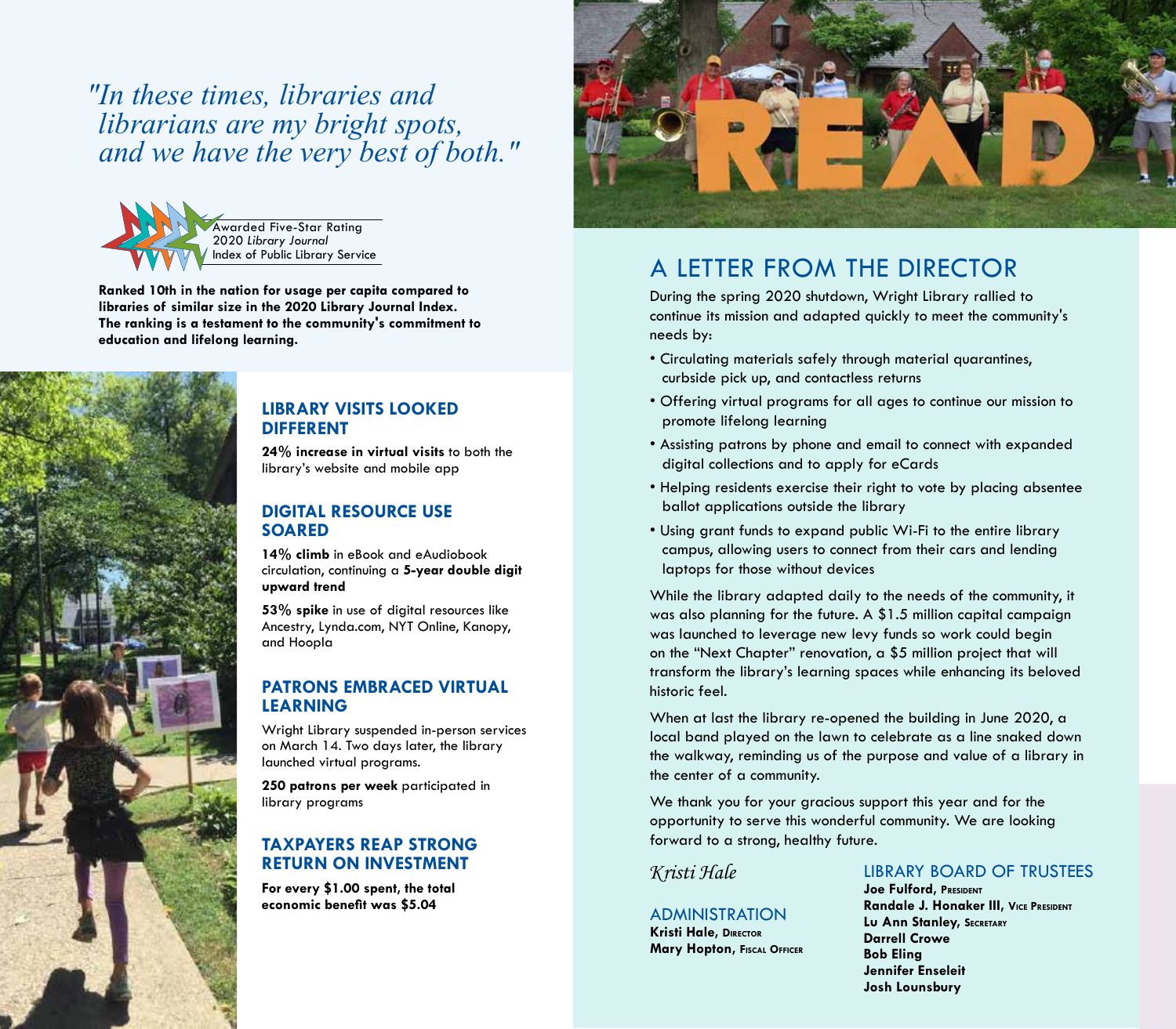

# MEETING PARENT AND STUDENT NEEDS DURING THE PANDEMIC

When students were sent home for virtual learning in March, many parents called on the library for help. The library's team of childhood literacy experts responded by hosting virtual meetings for parents, creating new programs for kids at home, and providing book and lesson suggestions for families new to homeschooling.

Throughout the year, the Wright Library team learned new methods for connecting with families, serving diverse needs, and providing a variety of individualized services to patrons.

"Serving young readers during the pandemic has been both challenging and rewarding," said Youth Services Coordinator Jacqui Taylor. "I miss the way things used to be, but we're working to make every day excellently educational for Oakwood's young learners."



# **PROGRAM SPOTLIGHT**

**Book Buddies paired teen volunteers with young readers for virtual or masked in-person reading sessions, with the goal to keep kids reading during the summer, especially after COVID-19 disrupted learning for many. Teens and kids met online, in driveways, on park benches, and on porches to make meaningful connections, read together, and foster a love of reading.** 

*"My son is eager to read to his buddy and enjoys the conversations they have about the books. His love for reading has grown exponentially through this program."* 

*"The community's support has always been the cornerstone of Wright Library."*

# AN INVESTMENT IN LIFELONG LEARNING

The Oakwood community cast a vote of confidence in Wright Library's future in 2020, approving the first tax increase in a decade for the library. The 1.5 mill operating levy not only strengthened the library's financial status, it gave wings to a project to revitalize the building for the coming decades.

Thanks to this support, the library's "Next Chapter" renovation is underway. It will include:

- Improved accessibility, including ADA-compliant bathroom upgrades and new park entrance
- Innovate spaces for children and teens
- A new tech-enabled community room
- Separate computer areas for adults, teens, and children
- Infrastructure repairs



# FINANCIAL HEALTH

Wright Library has a long legacy of conservative fiscal management, and it quickly responded to the negative impact of COVID-19 on state and other funding. The 2020 budget was reduced by 5% and the Wright Library Foundation provided an essential economic recovery grant of \$48,000 to support operations. An additional \$28,000 in grants were received to help offset costs of operating safely during the pandemic.

The library finished 2020 with general fund revenues of \$1,958,856, and expenditures of \$1,714,709.

The additional 1.5 mill levy passed in 2020 is projected to maintain library operations over the next 10 years.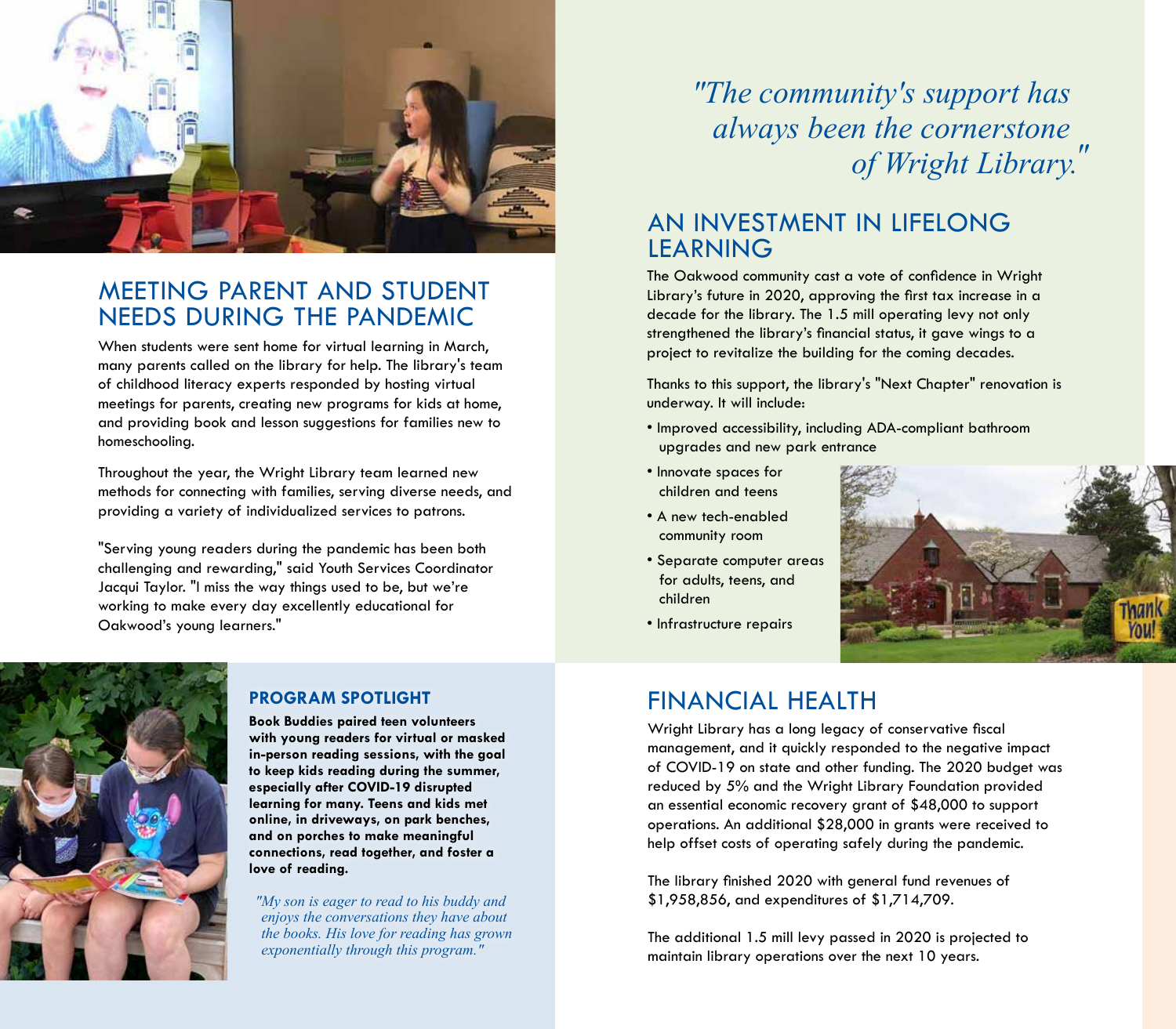# *"I feel like I finally paid Wright Library back for just a little bit of what the library gave to me as a young man. "*

# *David L. Flory, \$500,000 Capital Campaign Donor* FOUNDATION DONORS

### 2020 ANNUAL CAMPAIGN DONORS

*Thank you*

#### **LAUREATE \$1000 & ABOVE**

*Michael and Karen Armstrong Thomas K. Corwin Dorothy Koch Family Foundation Mr. and Mrs. Christopher H. Jones (in honor of Brody and Zoey) Keith N. Browning Family Foundation Barbara O'Hara Jim and Jan Runkle Jan and Steve Scheid Cedric M. Warren Alice K. Young*

#### **NOBEL \$500 - \$999**

*Tracy Bieser Linda and Dan Deitz Susan Elliott and Merle Wilberding John and Sara Grafton Mark Harman Terri and Ken Hemmelgarn Nicholas and Christina Heppner Randy and Amy Honaker Madeline Iseli and Robb Drumheller (in honor of Judy Cook) Kirk and Beverly Johnsen The Kawai Family Lockwood Family Foundation Burnell and Karen Roberts Edward L. Shank Gloria R. Smith Lu Ann and Steve Stanley Marjo van Patten Kathy Webb and Steve Zabarnick*

#### **PULITZER \$250 - \$499** *Cheri Adams*

*The Benton Family Rick and Marlene Carlile Sonia and Rick Davila Bob Eling and Laura Enzbrenner John and Julie Ferneding (in honor of Dave Flory) Joe and Leigh Ann Fulford Richard Grigsby Bob Guehl and Karen Bartley Glenn and Lynda Hamilton Ellen and Jeff Ireland Jessup Wealth Management Josh and Rose Lounsbury David and Ann Marquis (in memory of Donald Oehlerts) Drs. Jacqueline and Steven Miller and Family Georgiana C. Nye (in memory of Marguerite Nye) Jesse A. and Lucy C. Perez Don R. Prizler (in memory of Ellene) William J. Roess (in memory of Rebecca Roess) Mr. and Mrs. R.E. Spitzmiller Bonney and Chris Walther*

Visit *wrightlibrary.org/ foundation* to learn how gifts to the Foundation support lifelong learning in the heart of Oakwood.

*Wright Library Poets (in memory of Jim Hughes)*

#### **NEWBERY \$100 - \$249**

*Dr. and Mrs. Douglas Almoney Martha Amongero Sonia Arnold Linda Barney and Janet Zak Parker and Valerie Bedsole Diane and John Bengson (in memory of Nancy Pinard, author and beloved friend) Larry and Jo Bilderback Claudia Birch The Bisek Family Evelyn J. Boettcher and Aaron P. Nielsen George and Pat Bohlen Alisa Busche James and Krista Caley Annie Callaway Davis Pat and Pam Carroll (in memory of Nicoletta Thompson) Patty and Michael Caruso and Family (in honor of 2020 OHS graduation of Samuel Caruso and 2020 Miami University graduation of Julia Caruso) Matthew and Tara Cavo Amy and Cheryl Cleverly Becky Cochran Commuter Advertising, Inc. Rob Connelly ec Corley Allison Cowan Michael and Mary Crockett (in memory of C. William Hager) The Crowe Family Robert Curry Anita and Harry Delaney David and Stephanie Dickerson Nancy Drozd (in memory of Don Drozd) Frederick L. Dudding and Reverend Kay A. Davis-Dudding Empowered Mathematics, LLC The Enseleits Cathy Fain (in memory of Dorothy W. Smith) The Ferrara Family The Fillmore family Virginia Foell (in memory of David Foell) Brenda and Eric Ford Michael and Mary Foreman David and Suzanne Garrison (in honor of Elizabeth Schmidt) Nick Gerakines Juliet and Daniel Glaser Cathy Gordon Jim and Judy Gottman*

*Elaine Gounaris and Mark Winwood Kristi and Tarin Hale Doug and Ellie Hammer Don and Sandy Hartman Thomas Held Ruth E. Hoecker Carol J. Holm Cindy, Leslie, and Daniel Jacobs (in memory of Judy Porter) George and Sarah Jelatis Michael and Sarah Kallile Philip and Alicia Kallile Michelle Keating Rex Kern and Sandra Yocum Michael and Judith Kreutzer George and Jane Liston (in memory of Jon D. Liston) Mr. and Mrs. Louis R. Lunne Constance M. Mahle (in memory of David C. Mahle) Judy D. McCormick (in memory of Elizabeth Allen Stavnitski) Arvin Miller and Susan Blasik-Miller Scott and Elizabeth Mohr Joe Moore The Palmer Family Frank and Janet Pauer Judy Payne Ty Payne (in memory of Toni Payne) The Perez-Johnson Family Polly Petricola Greg and Lorraine Piligian John and Ashley Powell Judy and Earl Pritchard Kathryn Randall Challon and William Roberts (in honor of Kara Roberts) Mr. and Mrs. Kenneth Rosenzweig William and Diane Schaff David and Cheryl Suich Susan Sundermeyer Tom and Elma Talbot Sarah Teske (in honor of Aden and Asher Vukcevic) Kary Tosto and Family Steven and Nadja Turek Cheryl Turner (in memory of Kathryn Turner) Edith Verney Sarah Losh Vrudny Joe Waizmann Jim and Tami Whalen Kathy, Tom, and Paul Wittberg Chen Ye*

#### **CALDECOTT \$50 - \$99**

*Michael Baker Tim and Lucy Baker John and Jill Basom James Baumann The Beecher Family Christy Bonazzoli*

*Wendy Boucuvalas Ann Carbonell and Bob Gajda The Cezeaux Family Mark and Catherine Conrad Judy Cook Nanci and Chuck Cooper Tim and Linda Cosgrove Dr. Carol Costa Heidi and Tom Donnelly Tanja Duester Donald and Sue Dugan Mary Anne Eichner (in memory of Roland F. Eichner) Michele Finch Victoria A. Fox Mr. and Mrs. Marc J. Georgin Matthew Gordon and Susan Wawrose (in memory of Ann Hutchinson Gordon) Robin Gorog (in memory of Judith Ann Porter) Great Stories, LLC Marlene and Wayne Grove Gary and Judy Haines Bruce E. Hall and Mayumi Hall Kristen and Wes Hamblin Ann and Stan Herr Karen Hochwalt The Honaker Family Jacqueline Housel and Howard Sizek Deane Hussong Jeanne Keffer James Kester The Kukura Family Laurie and David Leach The Levy Family Paul J. Logus Michael and Marie McManus Gary Mitchner Dr. Gordon K. Murphy (in memory of my dear late wife, Maureen Murphy) Eleanor H. and Raymond L. Must Susan Myers Susan and Jaime Pacheco (in memory of Judith Hecht) Steve Passaretti Leanne Plantillas Richard Quinttus Diane Redleaf Robert and Donna Reece Edward and Sumiko Sarle Michele K. Schoen Tom and Ellie Shulman Roger H. Smith Tracy and Tim Staley Melinda and Thomas Tatham Bruce and Julie Teeters Lori Vavul-Roediger Bob and Marcia Weygant Ruth Widman Sean Wilkinson Frank and Debbie Williams*

#### **PATRON \$1 - \$49** *Janeen Anderson*

*Cathy Beers-Conrad Jack Bergman Sharahn Boykin Elaine Brill The Chesar Family (in honor of Mary Crockett) Matthew Conrad The Crowder Family Mr. and Mrs. Alain Dereix Shelli DiFranco and Family Pamela Dolence Denis Egan Cindy Flaherty Nancy Flinchbaugh Debbie Goss Jill Hamilton The Harpers Thomas Hinders Steven Holloman Audra Jackson Healy Jackson Hayward P. Jones Nancy Jones Gaylynn Jordan Peggy Juergens Delores Klaber Sarah Koch Bill LeValley (in memory of Kent LeValley) Kathryn Luckett Shayna McConville Ruth B. Meadow (in memory of Brenda J. Whitney) Joe and Suzanne Mitolo Susan Mooney Rosalind and Kevin Murray Camille Nichols Bethany Pasley Brian and Kathryn Polk Scott E. Pritchard Cristina Redko Bob and Nancy Rice (in memory of John Stahl) Barbara Richards Pat Ries Julia Rogers Mindy Rosen William Ross Jenny Schiavone Jim and Marty Schmidt Walter and Karen Schnee Elisabeth Ann Soifer Dave and Linda Spears Mercedes Staigers Joanne and Roger Stephens The Swift Family Sonya Horton Thomas Mark W. Thompson Elysse Wagner Tina Wingate*

*Kirk and Beverly Johnsen Sarah and Michael Kallile The Kawai Family Josh and Rose Lounsbury The Family of Joanne G. Shank Lu Ann and Steve Stanley*

### WRIGHT MEMORIAL PUBLIC LIBRARY FOUNDATION

In 2020, generous donors gave \$49,952 to support additional collections, services, and programs that the library could not offer with tax dollars alone.

The \$1.5 million capital campaign to support the "Next Chapter" building renovation reached 70% of its goal, and included a \$500,000 gift from former Oakwood resident David L. Flory, who credits the library with his success as an investor and attorney.

### 2020 LIBRARY FOUNDATION BOARD

**Elaine Gounaris, PRESIDENT Mark Harman, VICE PRESIDENT Kirk Johnsen, Treasurer Steve Turek, Secretary Mike Armstrong Parker Bedsole Patty Caruso Susan Elliott Juliet Glaser Sarah Kallile Julie Teeters Elysse Wagner**

# 2020 CAPITAL CAMPAIGN DONORS

*Michael and Karen Armstrong Parker and Dr. Valerie Bedsole Patty and Michael Caruso and Family The Crowe Family Danis*

*Bob Eling and Laura Enzbrenner Susan Elliott and Merle Wilberding Jen and Steve Enseleit David and Juliet Flory Joe and Leigh Ann Fulford*

*Juliet and Daniel Glaser Elaine Gounaris and Mark Winwood James P. and Jean M. Graham Mark Harman Carol J. Holm Randy and Amy Honaker Ellen and Jeff Ireland*

*Bear Monita and Barbra Stonerock*

*Bruce and Julie Teeters Nancy and Tom Thickel Steven and Nadja Turek Elysse Wagner Wright Brothers Family Foundation Wright Memorial Public Library Foundation*